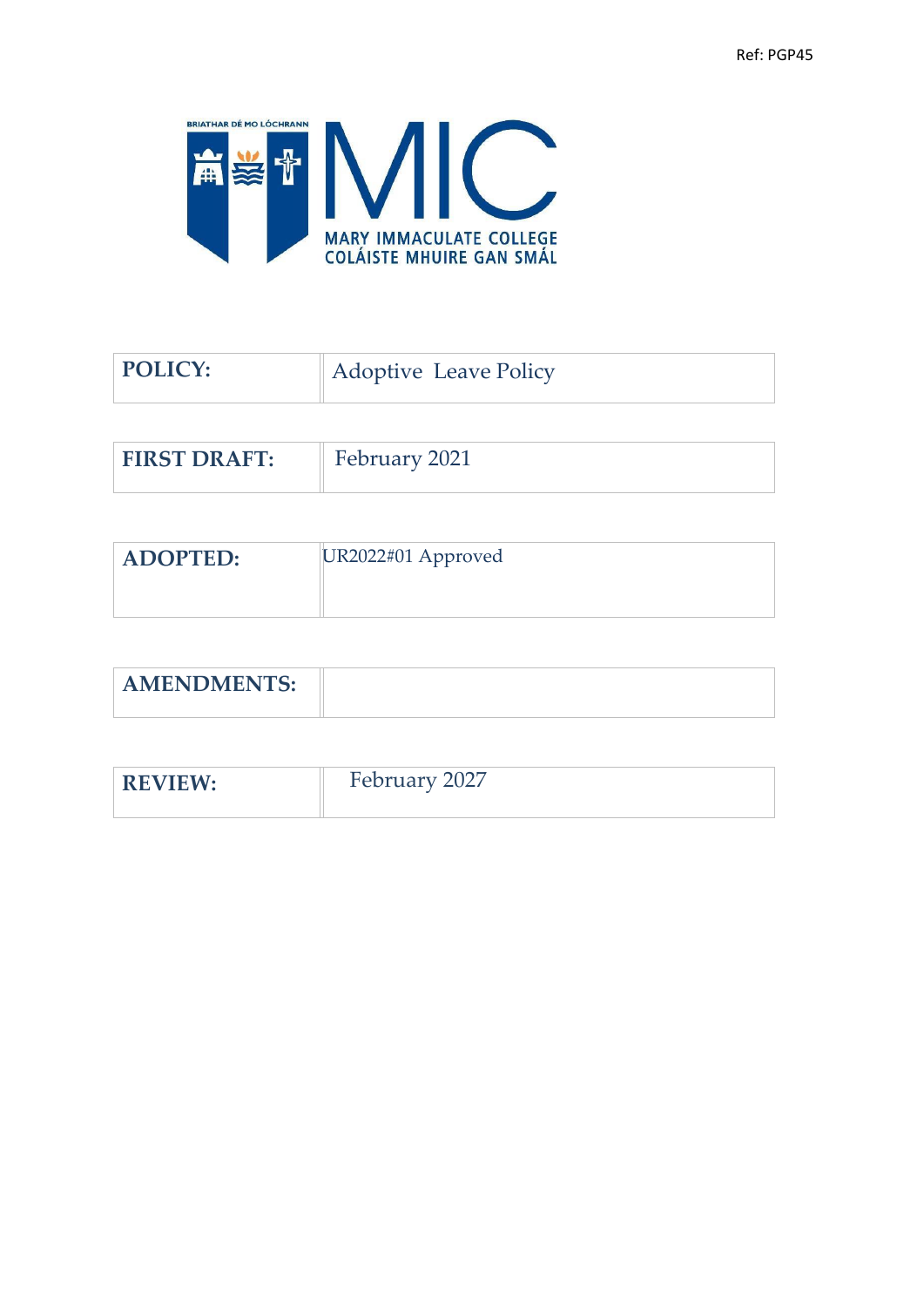# **Adoptive Leave Policy**

## **1.0 Policy Statement**

1.1 This policy and its procedures will be operated in accordance with applicable legislation, relevant circulars as issued by the Department of Further and Higher Education, Research, Innovation and Science (DFHERIS) and relevant Government policy.

1.2 All policies, guidelines and protocols of Mary Immaculate College, will reflect the Colleges commitment to the promotion of equality in accordance with law.

## **2.0 Scope of Policy**

2.1 This Policy is applicable to all employees of Mary Immaculate College.

## **3.0 Legislation, Regulations and Related Policy**

3.1 Governing legislation, regulation and policy in relation to this document includes:

- Adoptive Leave Acts, 1995-2005
- Family Leave and Miscellaneous Provisions Act, 2021

## **4.0 Responsibilities**

4.1 All employees who wish to apply for adoptive leave must comply with the provisions of this Policy.

4.2 The Human Resources Office is responsible for processing applications for adoptive leave.

4.3 *An tUachtarán* and the Executive Team of the College shall be responsible for the implementation of this policy.

#### **5.0 Adoptive Leave**

5.1 Adoptive leave is available to one parent (the nominated parent) of an adopting couple or a parent who is adopting a child on their own.

5.2 An eligible employee is entitled to 24 weeks adoptive leave and up to 16 weeks additional adoptive leave.

5.3 Additional adoptive leave is taken immediately after adoptive leave except in the case of foreign adoptions where some or all of the 16 weeks may be taken immediately before the date of placement.

5.4 An employee is entitled to time off work to attend any pre-adoption meetings or classes which they are obliged to attend. Written notification of dates and times of classes must be supplied to the HR Office not later than 2 weeks before the dates of the classes concerned.

#### **6.0 Applications for Adoptive Leave and Notification Requirements**

6.1 Applications for adoptive leave must be made in writing to the HR Office at least 4 weeks before the expected placement of the child.

6.2 An adopting parent who is taking adoptive leave must provide the HR Office with a certificate of placement. The certificate must be given as soon as is reasonably practicable but no later than 4 weeks after the day of placement.